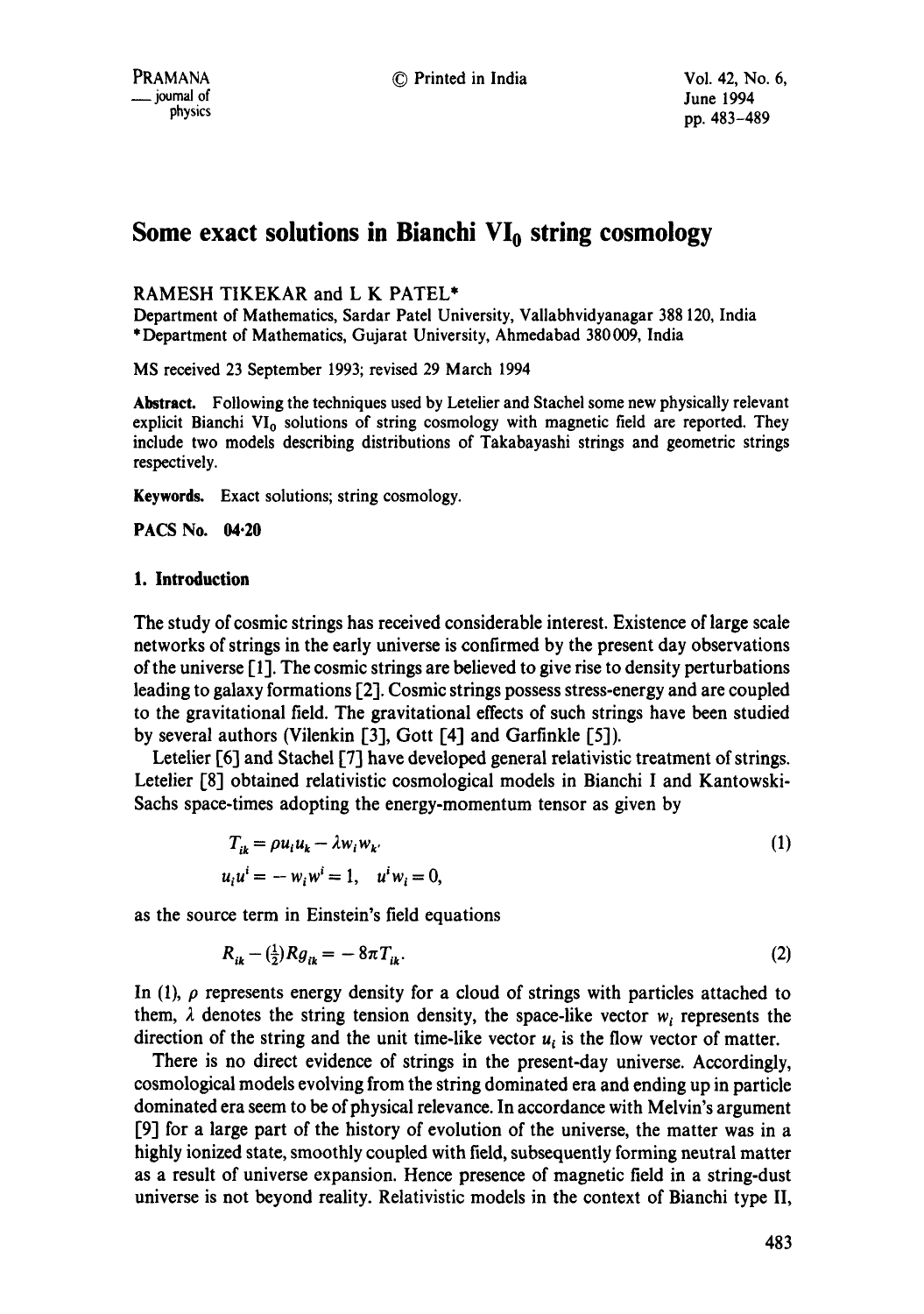## *Ramesh Tikekar and L K Patel*

VI<sub>0</sub>, VIII and IX space-times describing cosmological distributions of massive strings have been discussed by Krori *et al* [10]. Banerjee *et al* [11] have studied the effects of presence of magnetic field in the context of the string cosmological models in the Bianchi type I space-times. A class of solutions in the context of Bianchi  $VI_0$  string cosmology has been obtained by Chakraborty [12]. In this paper we have reported some new exact solutions of string cosmology with and without magnetic fields respectively in the context of the Bianchi type  $VI_0$  space-times. Further these solutions have been compared with those obtained by Chakraborty and their physical relevance discussed.

#### **2. Field equations**

The metric of Bianchi  $VI_0$  space-time has the general form

$$
ds^{2} = A^{2}(t)(dt^{2} - dx^{2}) - B^{2}(t)e^{2mx}dy^{2} - C^{2}(t)e^{-2mx}dz^{2},
$$
\n(3)

where  $m$  is a constant. The energy-momentum tensor for a cloud of string dust with magnetic field along string direction, given by

$$
T_{ik} = \rho u_i u_k - \lambda w_i w_k + \frac{1}{4\pi} \left[ -g^{im} F_{il} F_{km} + \frac{1}{4} g_{ik} F_{lm} F^{lm} \right],
$$
 (4)

where  $u_i$  and  $w_i$  satisfy the conditions stated in (1) and  $F_{ik}$  is the Maxwell's stress tensor, is taken as the source term in (2). We choose x-direction as the direction of strings along which the magnetic field is assumed to be present. In comoving coordinates

$$
u^{i} = (0, 0, 0, 1/A), \quad w^{i} = (1/A, 0, 0, 0). \tag{5}
$$

Maxwell's equations  $F_{(i,k,l)} = 0$  and  $(F^{ik}\sqrt{-g})_k = 0$ , imply that

$$
F_{23} = K \text{(constant)}\tag{6}
$$

is the only surviving component of  $F_{ik}$ . Equations (5) and (6) on substitution in (4) imply that  $T_{14} = 0$ . The field equations (2) consequently require that  $R_{14} = 0$ . In the context of the metric (3) this implies

$$
R_{14} = -m \left[ \frac{B'}{B} - k \frac{C'}{C} \right] = 0. \tag{7}
$$

Here and in what follows a prime indicates a differentiation wth respect to t. For Bianchi VI<sub>0</sub> space-times  $m = 0$  and subsequently equation (7) implies that  $B = C$ .

Einstein's field equations (2) then lead to

$$
\frac{1}{A^2} \bigg[ \frac{A''}{A} - \frac{A'^2}{A^2} + 2 \frac{A'B'}{AB} + \frac{B''}{B} + \frac{B'^2}{B^2} - 2m^2 \bigg] = 8\pi\rho, \tag{8}
$$

$$
\frac{1}{A^2}\bigg[-\frac{A''}{A}+\frac{A'^2}{A^2}-2\frac{A'B'}{AB}+\frac{B''}{B}+\frac{B'^2}{B^2}-2m^2-2\frac{K^2A^2}{B^4}\bigg]=8\pi\lambda,\hspace{1cm} (9)
$$

$$
\left[\frac{A''}{A} - \frac{A'^2}{A^2} + \frac{B''}{B} - m^2 + \frac{K^2 A^2}{B^4}\right] = 0.
$$
 (10)

**484 Pramana - J. Phys., Vol. 42, No. 6, June 1994**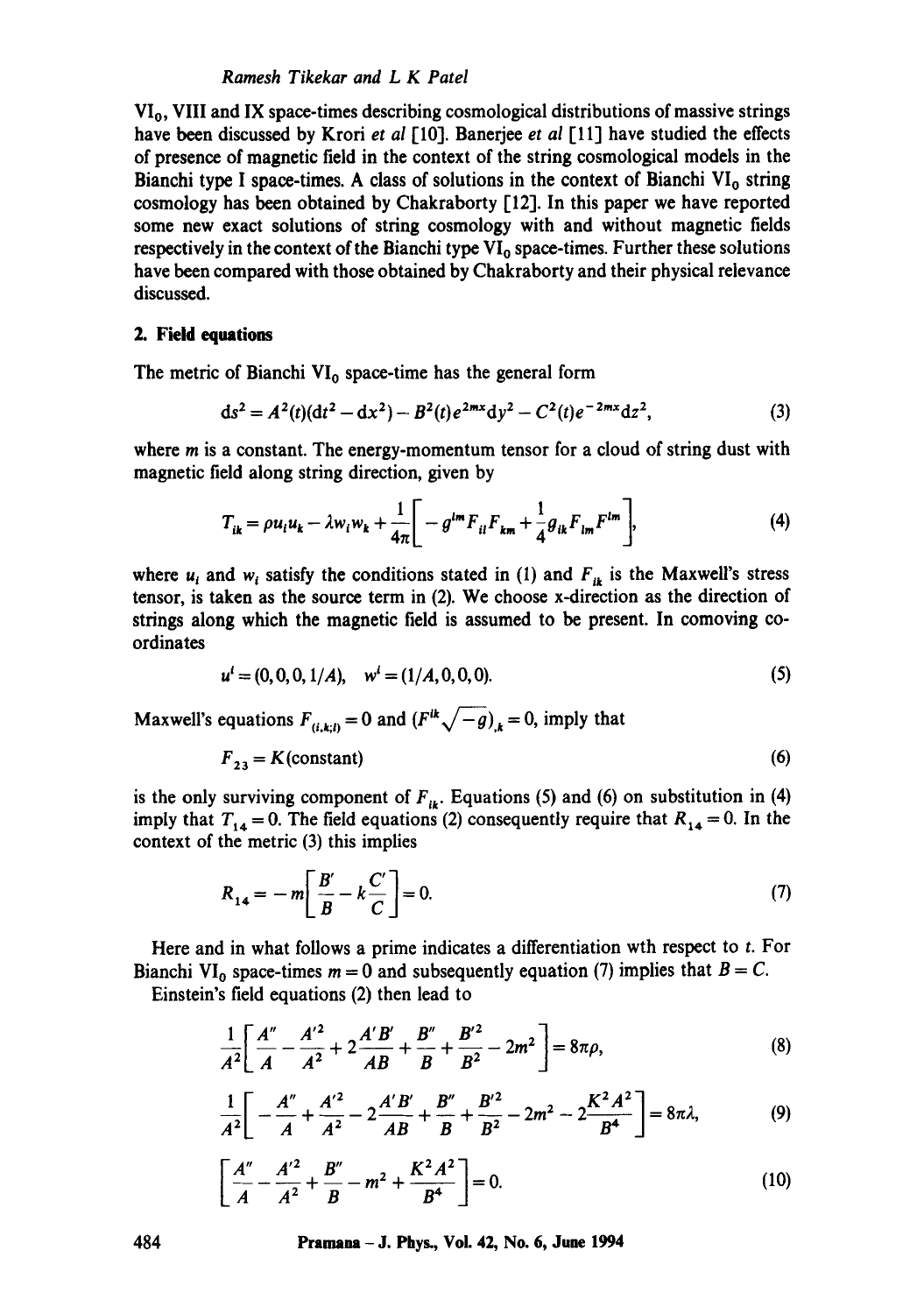Let  $\rho_p$  denote the particle energy density of the configuration so that

$$
\rho = \rho_p + \lambda. \tag{11}
$$

Equations (8) and (9) accordingly give

$$
8\pi\rho_p = \frac{1}{A^2} \bigg[ 2\frac{A''}{A} - 2\frac{A'^2}{A^2} + 4\frac{A'B'}{AB} - 4m^2 + 2\frac{K^2A^2}{B^4} \bigg].
$$
 (12)

The velocity field  $u^i$ , described by (5) is irrotational. The expansion parameter  $\theta$  and the shear parameter  $\sigma^2$  for the metric (3) with  $B = C$  are given by

$$
\theta = \frac{1}{A} \left[ \frac{A'}{A} + \frac{2B'}{B} \right],\tag{13}
$$

$$
\sigma^2 = \frac{1}{3A^2} \left[ \frac{A'}{A} - \frac{B'}{B} \right]^2 \tag{14}
$$

Raychaudhuri equation  $[13]$  in view of the field equations  $(8)$ - $(10)$  can be written as

$$
\theta' = -\frac{1}{\theta^2} - 2\sigma^2 - 4\pi\rho_p - \frac{K^2}{B^4},\tag{15}
$$

where  $R_{ik}u^i u^k = (-K^2/B^4) = -4\pi \rho_p$ . The energy conditions imply that  $\rho_q \ge 0$ . The above expression accordingly indicates that the gravitational collapse of the system cannot be avoided in the presence of strings and the magnetic field. The energy conditions do not put any restriction on the sign of the string tension density  $\lambda$ .

## **3. Explicit solutions**

The field equations (8)-(10) constitute a system of three equations with four unknown parameters  $\rho$ ,  $\lambda$ , A and B. An additional constraint equation relating these parameters is necessary to obtain explicit solutions of the system. Equation (10) cannot be integrated in general unless  $A(t)$  or  $B(t)$  is specified. Assuming  $A(t) = 1$ , Chakraborty [12] obtained a class of Bianchi  $VI_0$  solutions of these equations with and without magnetic field. Several assumptions can be made in this regard and explicit solutions can be obtained. We discuss here two fairly simple and physically relevant solutions of this system which are distinct from those reported by Chakraborty.

#### *Solution 1*

The Bianchi  $VI_0$  space-time with metric

$$
ds^{2} = (A_{0})^{2} e^{4(m^{2} - K^{2})^{1/2}t} (dt^{2} - dx^{2})
$$
  
-  $A_{0} e^{2(m^{2} - K^{2})^{1/2}t} (e^{2mx} dy^{2} - e^{-2mx} dz^{2})$  (16)

where  $A_0$  is an arbitrary constant of integration, is a solution of equation (10). The physical and the kinematical parameters corresponding to this model are

$$
8\pi\rho=\frac{2}{(A_0)^2}(m^2-K^2)e^{-4(m^2-K^2)^{1/2}t},
$$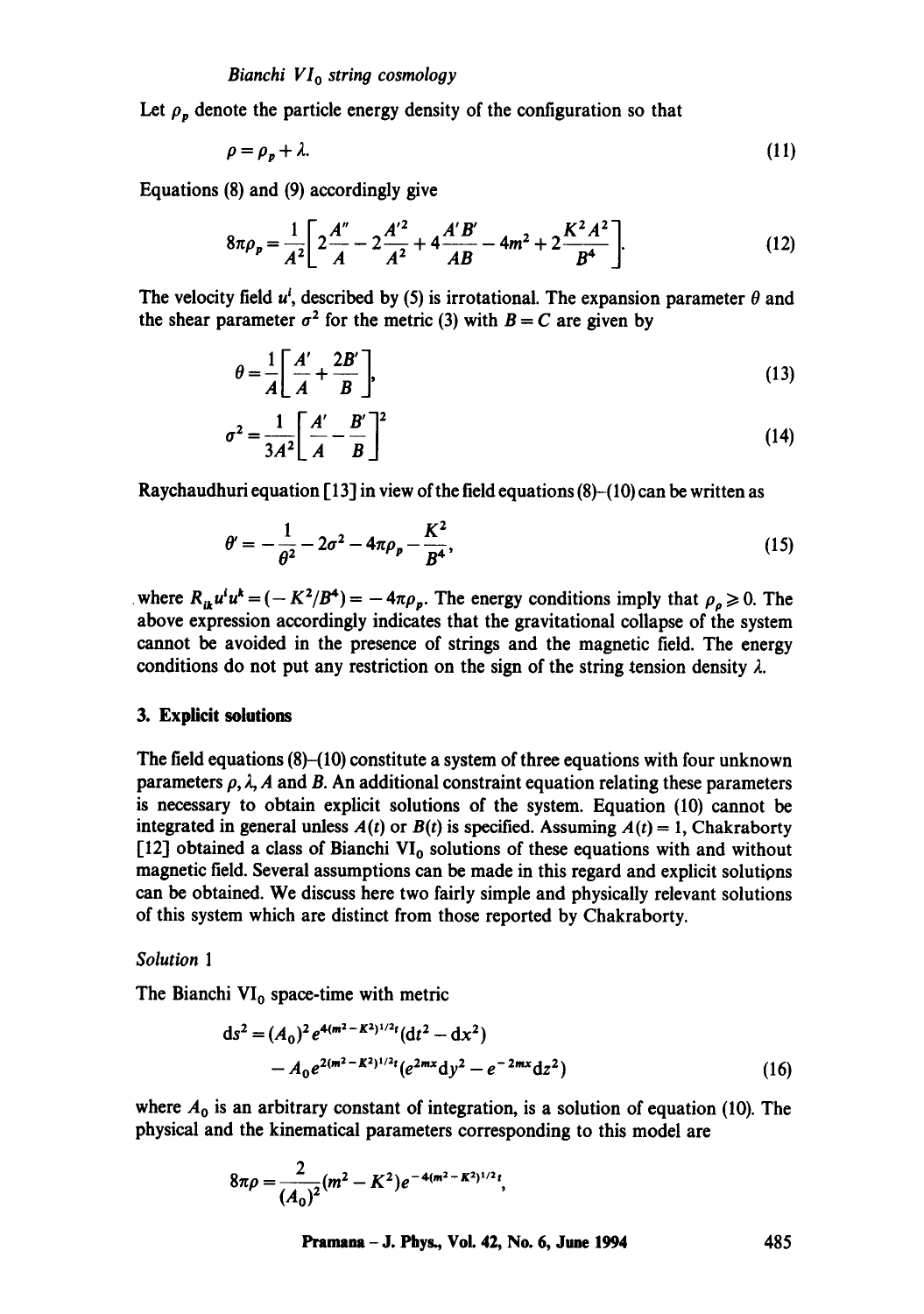*Ramesh Tikekar and L K Patel* 

$$
8\pi\lambda = -\frac{2m^2}{(A_0)^2}e^{-4(m^2 - K^2)^{1/2}t},
$$
  
\n
$$
8\pi\rho_p = \frac{2(2m^2 - 3K^2)}{(A_0)^2}e^{-4(m^2 - K^2)^{1/2}t},
$$
  
\n
$$
\theta = \frac{4(m^2 - K^2)^{1/2}}{A_0}e^{-2(m^2 - K^2)^{1/2}t},
$$
  
\n
$$
\sigma^2 = \frac{(m^2 - K^2)^{1/2}}{3(A_0)^2}e^{-4(m^2 - K^2)^{1/2}t}.
$$
\n(17)

It can be observed that the energy conditions  $\rho > 0$ ,  $\rho_p > 0$  are satisfied when  $K^2 < 2m^2/3$ . The expansion scalar  $\theta$  is always positive. The Bianchi VI<sub>0</sub> space-time of metric (16) describes an expanding string cosmological model without singularity. For  $K = 0$ , the model degenerates into a Bianchi VI<sub>0</sub> model of string cosmology without magnetic field.

## *Solution 2*

When  $m^2 = K^2$ , a solution of (10) can be obtained in the form  $A = B^2 = (\alpha t)^6$  without any loss of generality, where  $\alpha$  is an arbitrary constant. The Bianchi VI<sub>0</sub> space-time of this solution has the metric

$$
ds^{2} = (\alpha t)^{12} (dt^{2} - dx^{2}) - (\alpha t)^{6} (e^{2Kx} dy^{2} + e^{-2Kx} dz^{2}).
$$
\n(18)

In this model the Bianchi  $VI_0$  nature of the space-time is directly linked with the presence of the magnetic field. In the absence of magnetic field i.e.,  $K = 0$  the metric (18) becomes of Bianchi I type, representing a string model without magnetic field. The physical and the kinematical parameters of this model have the explicit expressions

$$
8\pi\rho = \frac{45 - 2K^2t^2}{\alpha^{12}t^{14}}, \quad 8\pi\lambda = -\frac{15}{\alpha^{12}t^{14}}, \quad 8\pi\rho_p = \frac{60 - 2K^2t^2}{\alpha^{12}t^{14}}, \tag{19}
$$

$$
\theta = \frac{12}{\alpha^6 t^7}, \quad \sigma^2 = \frac{3}{\alpha^{12} t^{14}}.
$$
 (20)

The model begins with a singularity at  $t = 0$  and complies with the requirement  $\rho > 0$  inherent in the energy conditions until the epoch  $t = \frac{3}{K}\sqrt{\frac{5}{2}}$ , where  $\rho = 0$ . The expressions further indicate that the model remains physically significant for weak magnetic fields i.e.  $K \ll 1$ . The string tension density is always negative.

## **4. Explicit solutions in the absence of magnetic field**

In the absence of the magnetic field, the field equations (8)-(10) become

$$
\left[\frac{A''}{A} - \frac{A'^2}{A^2} + 2\frac{A'B'}{AB} + \frac{B''}{B} + \frac{B'^2}{B^2} - 2m^2\right] = 8\pi\rho A^2\tag{21}
$$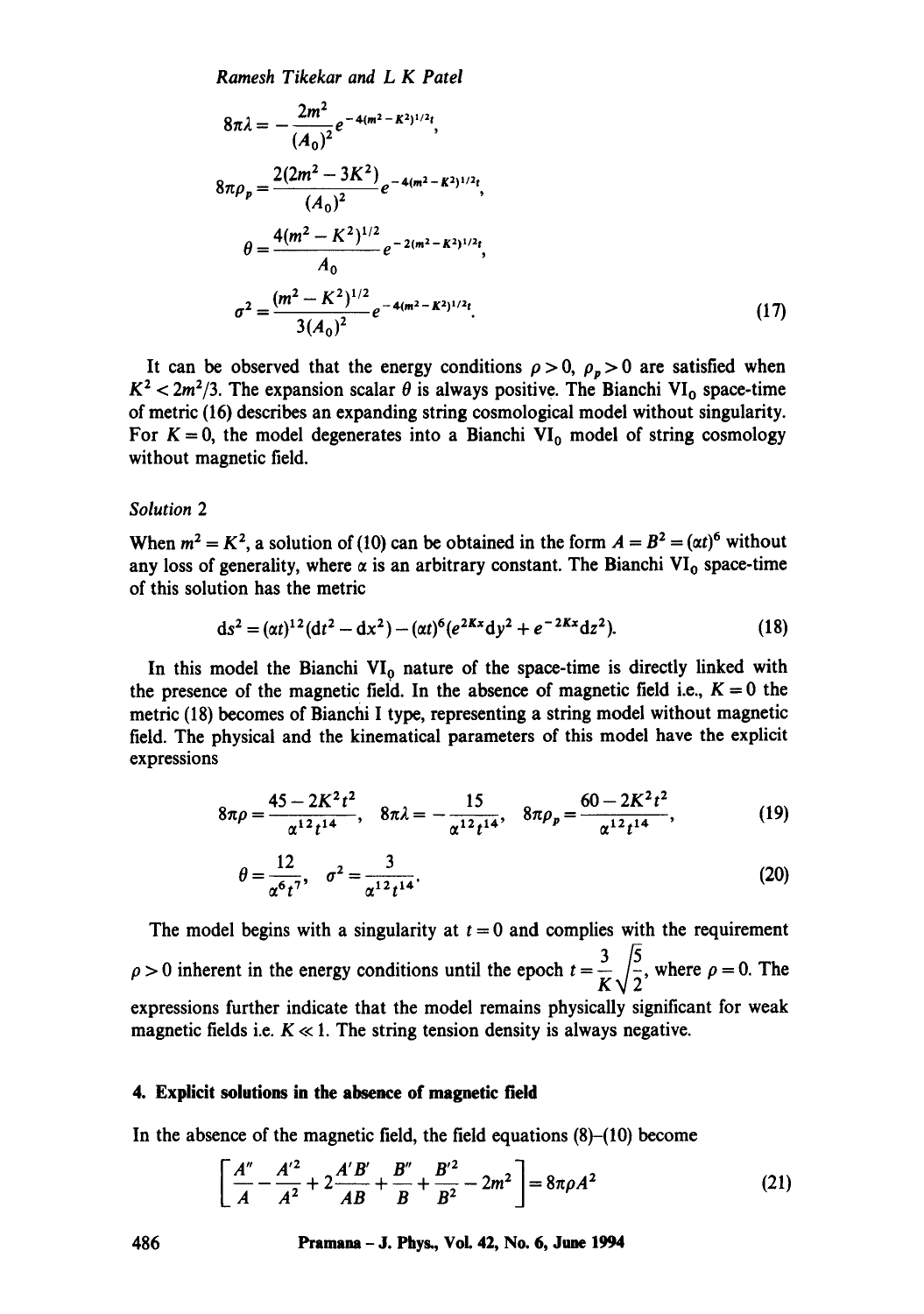*Bianchi VIo string cosmology* 

$$
\left[ -\frac{A''}{A} + \frac{A'^2}{A^2} - 2\frac{A'B'}{AB} + \frac{B''}{B} + \frac{B'^2}{B^2} + 2m^2 \right] = 8\pi\lambda A^2,
$$
 (22)

$$
\left[\frac{A''}{A} - \frac{A'^2}{A^2} + \frac{B''}{B} - m^2\right] = 0,
$$
\n(23)

In this case also explicit solutions of (23) can be obtained by assuming an additional relation between the parameters  $\rho$ ,  $\lambda$ , A and B. We report here two solutions which lead to physically relevant models of string cosmology.

We split equation (23) so that either

$$
\frac{A''}{A} - \frac{A'^2}{A^2} = m^2
$$
  
\n
$$
B'' = 0
$$
  
\n
$$
\frac{A''}{A} - \frac{A'^2}{A^2} = 0
$$
\n(24)

and

or

and

$$
B'' - m^2 B = 0. \tag{25}
$$

Equations (24) admit the solution

$$
A = \exp(\frac{1}{2}m^2t^2 + at), B = \alpha t + \beta,
$$
\n(26)

where  $a, \alpha$  and  $\beta$  are constants of integration. Without any loss of generality we can choose  $\beta = 0$  and  $\alpha = 1$ , so that the metric corresponding to this solution reads

$$
ds^{2} = \exp(m^{2}t^{2} + 2at)[dt^{2} - dx^{2}] - t^{2}(e^{2mx}dy^{2} + e^{-2mx}dz^{2}).
$$
 (27)

The space-time is singularity-free. The physical and the kinematical parameters associated with this model are obtained as

$$
8\pi\rho = \frac{(1+2at+m^2t^2)}{t^2} \exp(-m^2t^2 - 2at),
$$
  
\n
$$
8\pi\lambda = \frac{(1-2at-m^2t^2)}{t^2} \exp(-m^2t^2 - 2at),
$$
  
\n
$$
8\pi\rho_p = \frac{2(m^2t+2a)}{t} \exp(-m^2t^2 - 2at),
$$
  
\n
$$
\theta = \frac{(2+at+m^2t^2)}{t} \exp(-m^2t^2 - 2at)/2
$$
  
\n
$$
\sigma^2 = \frac{(1-at-m^2t^2)}{3t^2} \exp(-m^2t^2 - 2at).
$$
 (28)

These expressions clearly indicate that all the parameters diverge as  $t \rightarrow 0$ . Accordingly the space-time of this model evolves from the singularity at  $t = 0$  undergoing expansion. If  $a \ge 0$ , the conditions  $\rho > 0$ ,  $\rho_p > 0$  are satisfied at all epochs.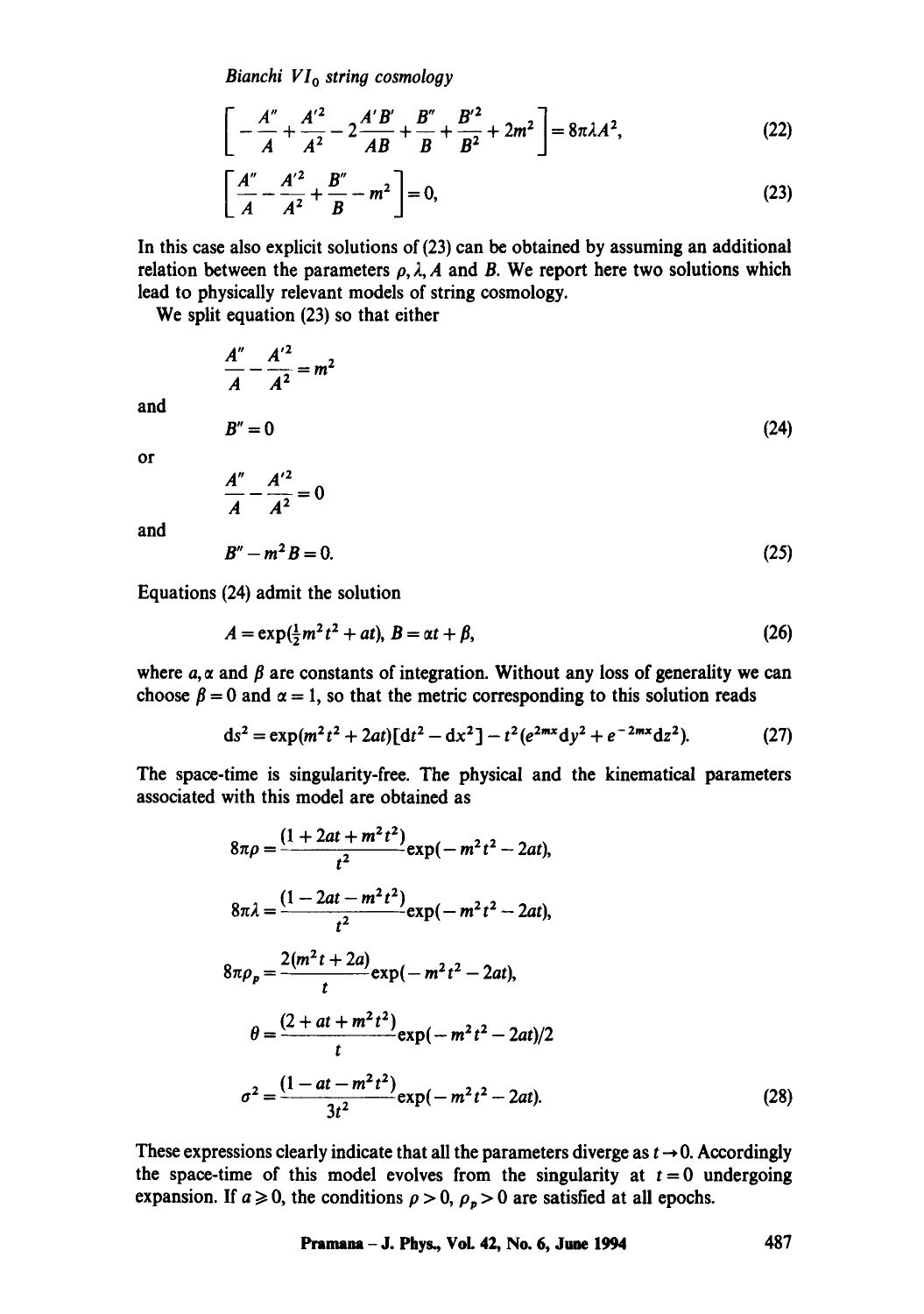Equation (25) leads to the solution

$$
A = e^{\alpha t + \beta}, B = C_1 e^{mt} + C_2 e^{-mt},
$$
\n(29)

where  $\alpha$ ,  $\beta$ ,  $C_1$  and  $C_2$  are constants of integration. Without any loss of generality we can choose  $\beta = 0$  and  $C_1 = 1$ . It is found that if  $C_2 = 0$ , the above solution leads to a physically relevant model with the metric

$$
ds^{2} = e^{2at} [dt^{2} - dx^{2}) - e^{2m(t+x)} dy^{2} - e^{2m(t-x)} dz^{2}.
$$
 (30)

The space-time metric is singularity-free. The physical and the kinematical parameters in this case have the explicit expressions

$$
\frac{\rho}{m(2\alpha - m)} = \frac{\lambda}{m(3m - 2\alpha)} = \frac{\rho_p}{4m(\alpha - m)} = e^{-2\alpha t},
$$
  
\n
$$
\theta = (\alpha + 2m)e^{-\alpha t},
$$
  
\n
$$
\sigma^2 = \frac{(\alpha - m)^2}{3}e^{-2\alpha t}.
$$
\n(31)

The energy density  $\rho$  and the particle energy density  $\rho_p$  are positive for  $m < \alpha$ . The string dust distribution has the equation of state

$$
\rho = (1 + W)\lambda \tag{32}
$$

with  $W = 4(m - \alpha)/(2\alpha - 3m)$ , characterizing Takabayashi strings [14] for which  $W > 0$ . This implies the restriction  $2\alpha < 3m$ . For  $\alpha = m$  the kinematical parameter  $\sigma = 0$ . Further  $\rho_p = 0$  and

$$
8\pi\rho=8\pi\lambda=m^2e^{-2\alpha t}.
$$

The model subsequently describes a cosmological distribution of geometric strings characterized by equation of state  $\rho = \lambda$ .

#### **Acknowledgement**

The authors express their sincere thanks to the Director, IUCAA, Pune for providing facilities for the work and referee for valuable suggestions.

## **References**

- [1] T W S Kible, *J. Phys.* A9, 1387 (1976)
- [2] Ya B Zeldovich, *Men. Not. R. Astron. Soc.* 192, 663 (1980)
- [3] A Vilenkin, *Phys.* Rev. D24, 2082 (1981)
- [4] J R Gott, *Astrophys. J. 288,* 422 (1985)
- [5] D Garfinkle, *Phys. Rev.* D32, 1323 (1985)
- 1"6] P S Letellier, *Phys. Rev.* D20, 1294 (1979)
- [7] J Stachel, *Phys. Rev.* D21, 2171 (1980)
- [8] P S Letellier, *Phys. Rev.* D28, 2414 (1983)
- [9] M A Melvin, *Ann. N.Y. Acad. Sci.* 262, 253 (1975)
- [10] K D Krori, T Chaudhuri, C R Mahanta and A Mazumdar, *Gen. Relativ. Gravit.* 22, 123 (1990)